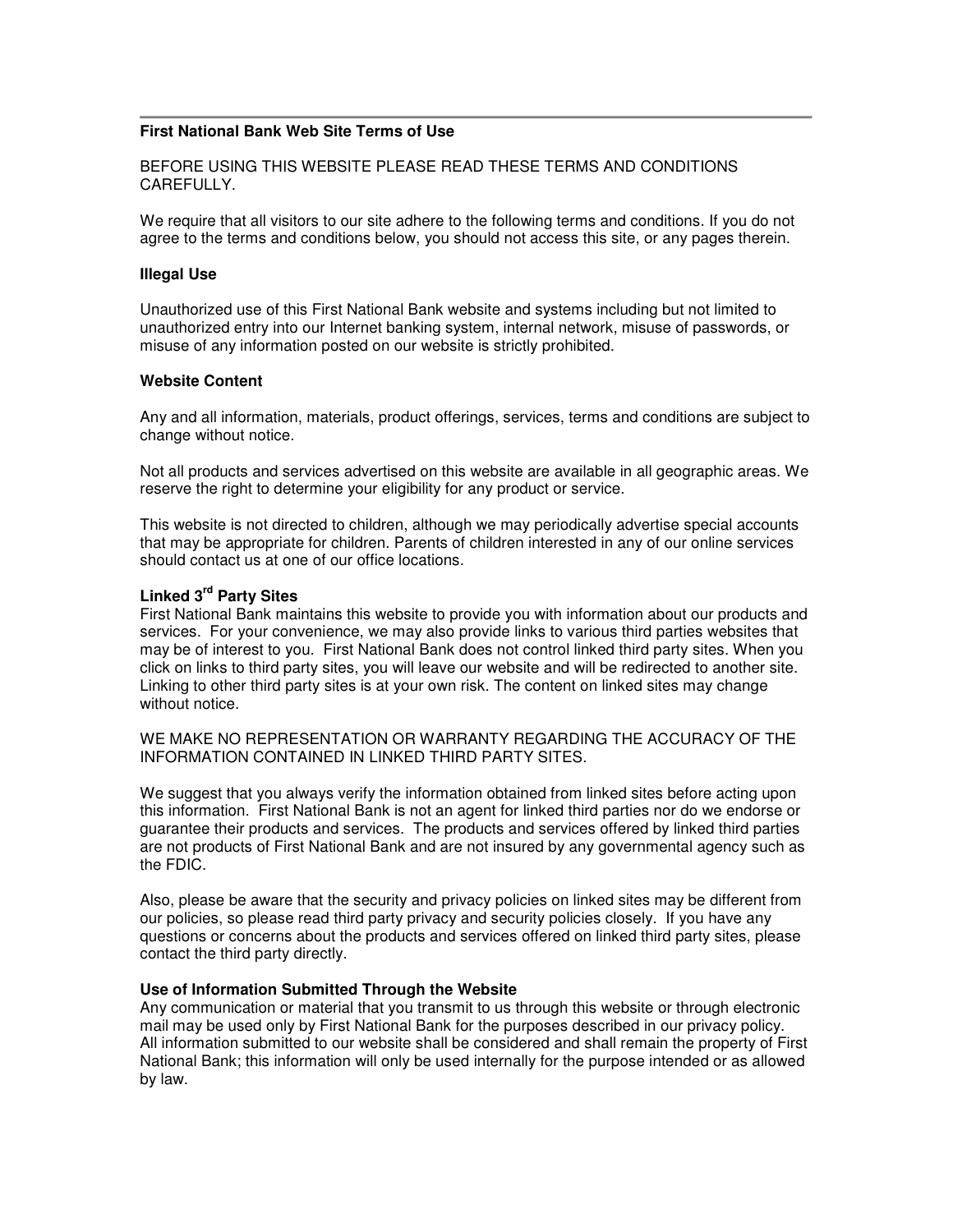First National Bank shall be free to use, for any purpose, any idea, concept, know-how or technique contained in information submitted by a visitor to us through this website and First National Bank shall not be subject to any obligations of confidentiality regarding submitted information except as agreed by direct customer relationship, or as otherwise specifically agreed or required by law. Nothing contained herein shall be construed as limiting or reducing First National Bank responsibilities and obligations to customers in accordance with our privacy policy.

**If you need to communicate personal or confidential information, please do not use the email feature on this website, it is not a secure email service**. Instead contact us by telephone, or you may use the secure mail feature within our Internet Banking Service.

### **No Warranties**

ANY DATED INFORMATION ON THIS SITE IS "AS OF" ITS DATE ONLY. WE WILL USE EVERY REASONABLE EFFORT TO INCLUDE ACCURATE AND UP TO DATE INFORMATION ON THE SITE, BUT WE MAKE NO WARRANTIES OR REPRESENTATIONS AS TO THE ACCURACY OF THE INFORMATION, DATED OR OTHERWISE, AND WE EXPRESSLY DISCLAIM ANY AND ALL LIABILITY FOR ERRORS OR OMISSIONS IN THIS INFORMATION AND MATERIALS.

ALL INFORMATION, MATERIALS AND SERVICES CONTAINED IN THIS SITE, INCLUDING GRAPHICS, LINKS, AND ANY OTHER ITEMS ARE PROVIDED "AS IS", "AS AVAILABLE" TO THE USER WITHOUT EXPRESS OR IMPLIED WARRANTIES OF ANY KIND INCLUDING THE WARRANTIES OF MERCHANTABILITY, NON-INFRINGEMENT OF INTELLECTUAL PROPERTY, FITNESS FOR ANY PARTICULAR PURPOSE, AND FREEDOM FROM COMPUTER VIRUS.

### **Trademark Notices**

All registered and unregistered trademarks are the sole property of their respective owners. Unauthorized reproduction in whole or part is prohibited.

### **Copyright Notices**

First National Bank owns copyright in the pages, screens, text, sound recordings, and images appearing at this site unless otherwise indicated.

### **Limitation of Liability**

FIRST NATIONAL BANK WILL UNDER NO CIRCUMSTANCES BE LIABLE TO YOU AND/OR ANY THIRD PARTY FOR ANY DAMAGES INCLUDING WITHOUT LIMITATION DIRECT OR ANY INDIRECT, SPECIAL, CONSEQUENTIAL, INCIDENTAL OR PUNITIVE DAMAGES WHATSOEVER, ARISING IN CONNECTION WITH THIS WEBSITE OR USE THEREOF OR INABILITY TO USE BY ANY PARTY, OR IN CONNECTION WITH ANY FAILURE OF PERFORMANCE, ERROR, OMISSION, INTERRUPTION, DEFECT, DELAY IN OPERATION OR TRANSMISSION, COMPUTER VIRUS, LINE OR SYSTEM FAILURE, EVEN IF FIRST NATIONAL BANK HAS BEEN ADVISED OF THE POSSIBILITY OF SUCH DAMAGES.

FURTHERMORE, FIRST NATIONAL BANK WILL NOT BE LIABLE FOR ANY DIFFICULTY IN USE, OR FOR THE INCOMPATIBILITY BETWEEN THIS WEBSITE AND YOUR WEB BROWSER OR OTHER SITE ACCESSING PROGRAM. NOR WILL FIRST NATIONAL BANK BE LIABLE FOR ANY OTHER PROBLEMS YOU EXPERIENCE DUE TO CAUSES BEYOND OUR CONTROL.

No license to you is implied in these disclaimers, except as may be otherwise expressly provided by written agreement between you and First National Bank.